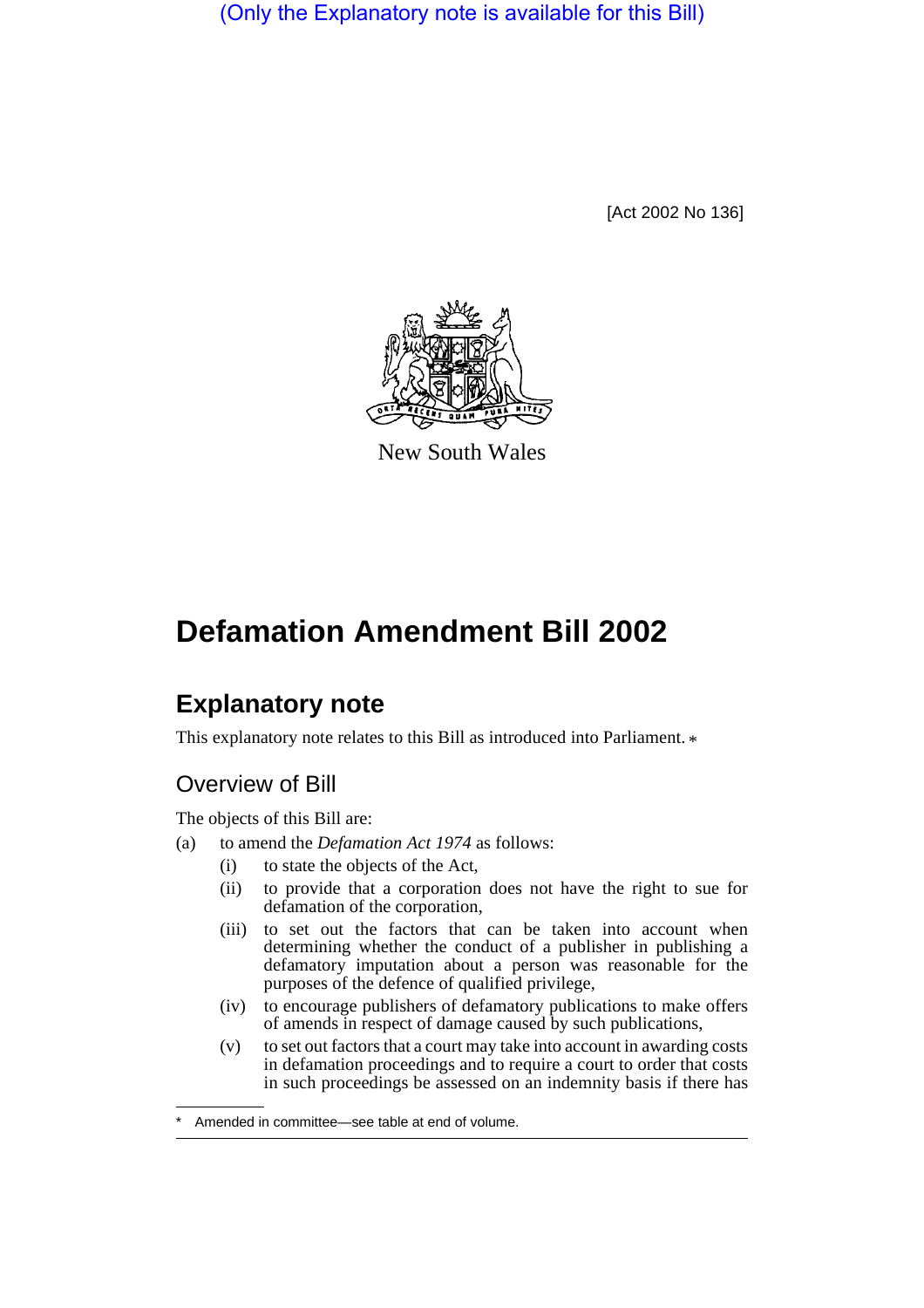Explanatory note

been an unreasonable failure to settle the proceedings unless the interests of justice require otherwise,

- (vi) to confer some protection against actions for defamation for the publication of reports of media conferences given, and media releases issued, by or on behalf of public officials and public authorities,
- (vii) to make some amendments in the nature of statute law revision,
- (viii) to enact provisions of a savings or transitional nature consequent on the enactment of the proposed Act, and
- (b) to amend the *District Court Act 1973* to make it clear that actions in the District Court in which there are issues of fact on a claim in respect of defamation are generally to be tried with a jury, and
- (c) to amend the *Limitation Act 1969* to provide that a limitation period of one year applies to defamation actions unless a court considers it just and reasonable to extend that period in a particular case.

#### Outline of provisions

**Clause 1** sets out the name (also called the short title) of the proposed Act.

**Clause 2** provides for the commencement of the proposed Act on a day or days to be appointed by proclamation.

**Clause 3** is a formal provision that gives effect to the amendments to the *Defamation Act 1974* set out in Schedule 1.

**Clause 4** is a formal provision that gives effect to the amendments to the *District Court Act 1973* and the *Limitation Act 1969* set out in Schedule 2.

#### **Schedule 1 Amendment of Defamation Act 1974**

**Schedule 1 [1]** inserts a new section 3 in the Act that sets out the objects of the Act.

**Schedule 1 [2]** amends section 7 of the Act to insert a definition of *offer to make amends* in the Act.

**Schedule 1 [3]** amends section 7 of the Act to provide that notes that are included in the Act do not form part of the Act.

**Schedule 1 [4]** makes an amendment to section 7A of the Act that is consequential on the amendment made to the *District Court Act 1973* by Schedule 2.1 [2].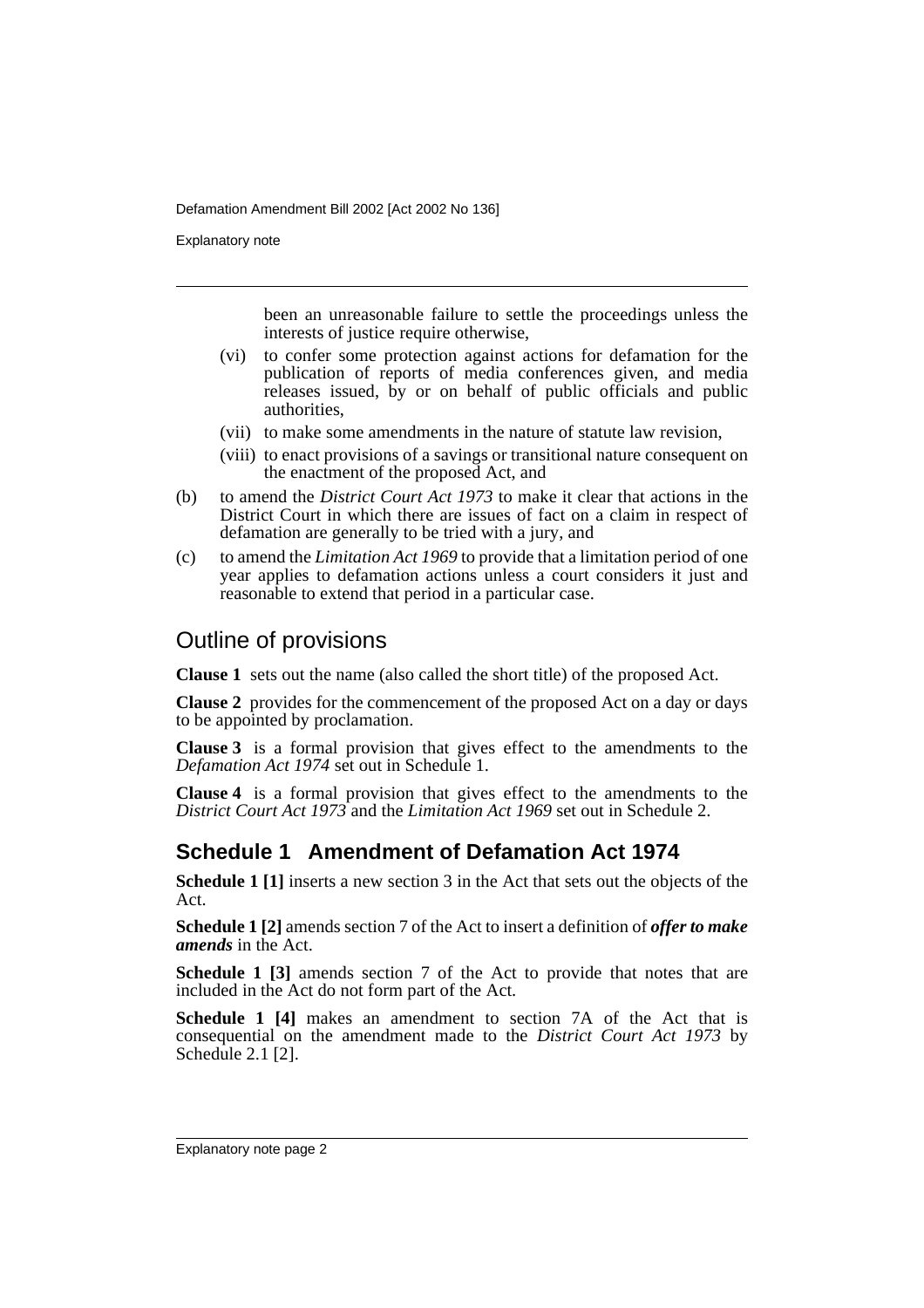Explanatory note

**Schedule 1 [5]** inserts a new section 8A in the Act that provides that a corporation (whether or not constituted for a governmental or other public purpose) does not have a cause of action in defamation in respect of the publication of defamatory matter about the corporation. However, the proposed section also makes it clear that it does not affect any right to sue for defamation that a member of a corporation may have as an individual.

**Schedule 1 [6]** inserts a new Part in the Act dealing with the making of offers of amends. **Schedule 1 [14]** consequentially repeals Division 8 of Part 3 of the Act, which currently deals with offers to make amends.

The most important difference between the provisions of the new Part and the current provisions of Division 8 of Part 3 of the Act is that the current provisions limit the making of offers of amends to situations where there has been an innocent publication of defamatory matter. A publication is innocent only if the publisher and the publisher's agents and employees exercised reasonable care in relation to the publication of the matter, did not intend the matter in question to be defamatory and did not know of any circumstances by reason of which the matter was or may have been defamatory. The new Part is not similarly limited. It extends to any matter that carries, or may carry, a defamatory imputation about a person.

Proposed section 9A specifies the objects of the new Part.

Proposed section 9B provides that the new Part applies if a person (the *publisher*) publishes matter (the *matter in question*) that carries, or may carry, an imputation that is defamatory of another person (the *aggrieved person*).

Proposed section 9C defines certain expressions used in the new Part.

Proposed section 9D enables a publisher to make an offer of amends to an aggrieved person. The proposed section sets out the requirements for any such offer. For instance, the offer must be made no later than the earlier of 14 days after the publisher is told by the aggrieved person that the matter in question is or may be defamatory or the day of service by the publisher of a defence in an action for defamation brought by the aggrieved person. However, there is scope for renewed offers of amends to be made after the expiry of those periods if the renewed offer is a genuine attempt by the publisher to address matters of concern raised by the aggrieved person about an earlier offer and is made within 14 days after the earlier offer is withdrawn (or within an agreed period).

Proposed section 9E sets out some of the matters to which a court must have regard in determining whether an offer to make amends is reasonable for the purposes of the new Part.

Proposed section 9F confers certain powers on a court in respect of the enforcement of an offer to make amends that is accepted by an aggrieved person.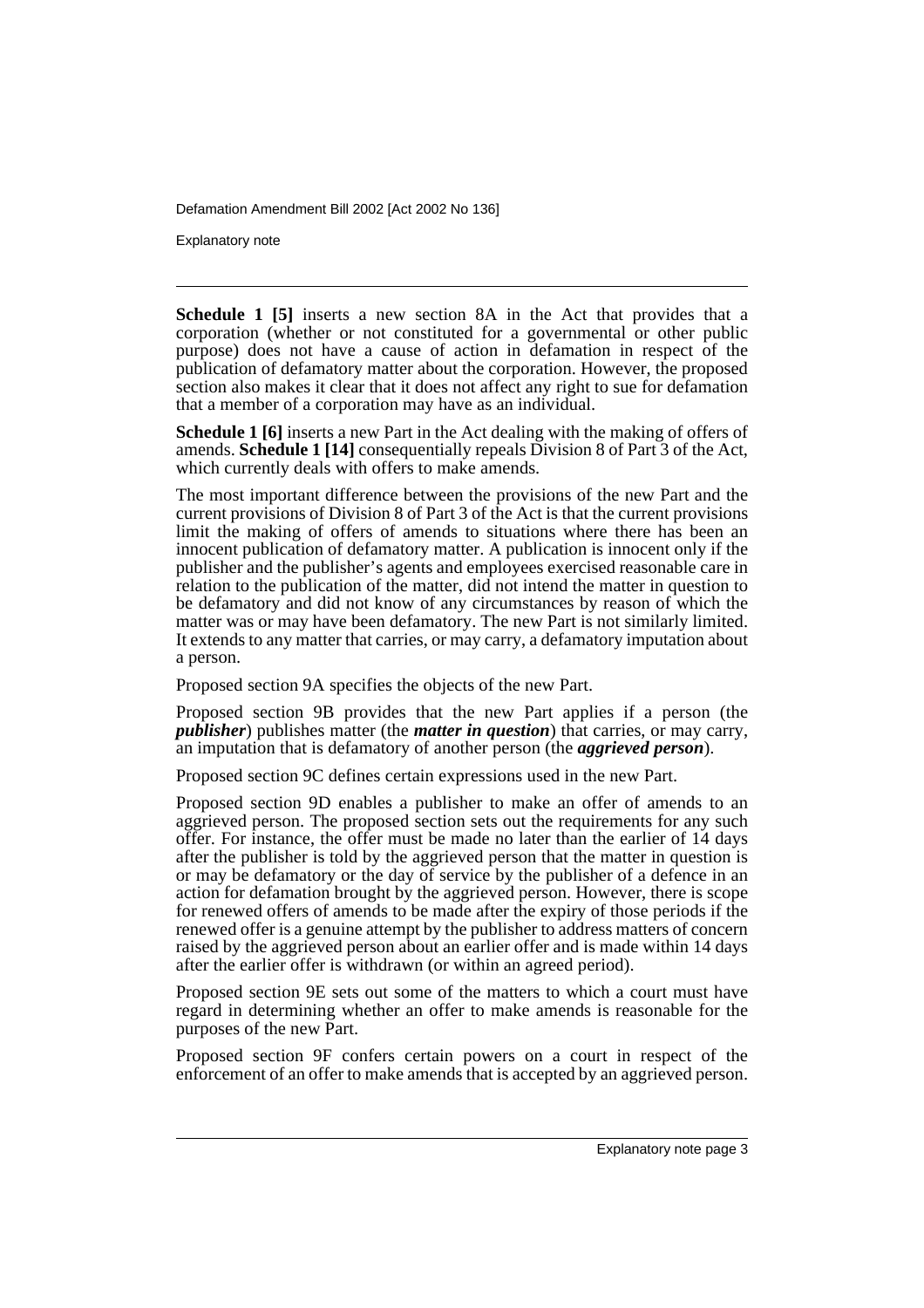Explanatory note

It also provides that if the publisher performs the agreement made by the acceptance of the offer (including paying any compensation under the agreement), the aggrieved person cannot begin or continue an action for defamation against the publisher in relation to the matter in question.

Proposed section 9G provides that it is a defence to an action for defamation against the publisher if the publisher made an offer of amends that was not accepted and the offer was made as soon as practicable after the publisher became aware that the matter in question is or may be defamatory, the publisher was ready and willing to perform the offer and the offer was reasonable in the circumstances.

**Schedule 1 [7]–[10]** make amendments to section 17A of the Act in the nature of statute law revision. The amendments update references to the *Police Service Act 1990*, which was recently renamed as the *Police Act 1990*.

**Schedule 1 [11]** amends section 22 of the Act to set out the factors that a court may take into account when determining whether the conduct of a publisher in publishing a defamatory imputation about a person was reasonable for the purposes of the defence of qualified privilege.

Section 22 provides that it is a defence to the publication of a defamatory matter to a person (the *recipient*) if:

- (a) the recipient has an interest or apparent interest in having information on some subject, and
- (b) the matter is published to the recipient in the course of giving to the recipient information on that subject, and
- (c) the conduct of the publisher in publishing that matter is reasonable in the circumstances.

**Schedule 1 [12]** inserts a new section 25A in the Act that contains defences that relate to the publication of reports on media conferences given, or media releases issued, by or on behalf of public officials or public authorities in their official capacities. **Schedule 1 [13]** makes a consequential amendment to section 26 of the Act.

The new section provides that there is a defence for the publication of a fair report of the proceedings of a media conference given by or on behalf of a public official or public authority acting (or purportedly acting) in an official capacity. It also provides that there is a defence for the publication of a media release or a copy of a media release (or a fair extract or abstract from, or fair summary of, a media release) issued by or on behalf of a public official or public authority acting (or purportedly acting) in an official capacity.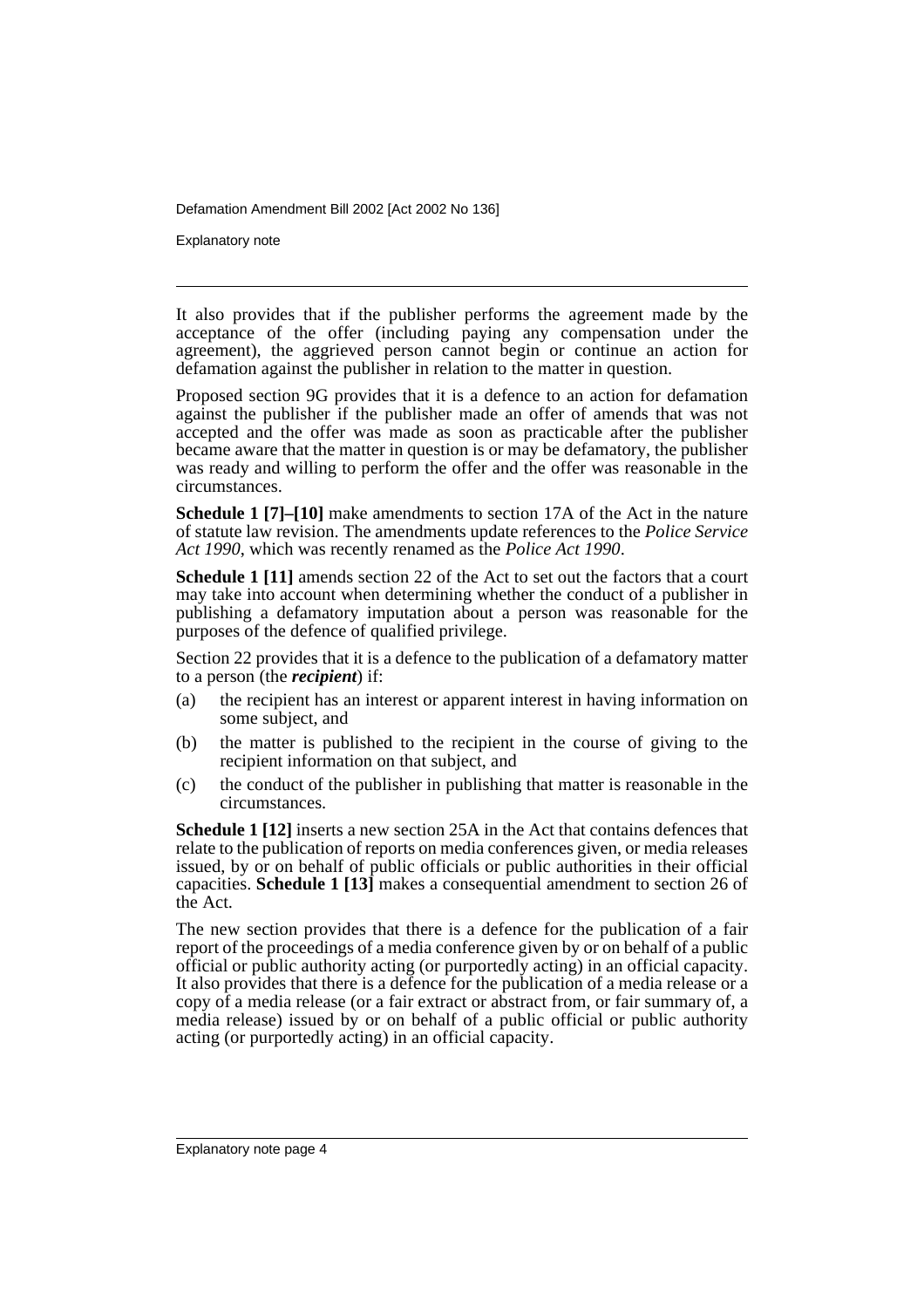Explanatory note

The new section also provides for defences for subsequent publications by another person that are based on earlier reports of such media conferences if the person does not, at the time of the subsequent publication, have knowledge that should make the person aware that the earlier report is not fair or is not a report of what it purports to be.

The provisions of the new section mirror the defences that apply to protected reports of proceedings under section 24 of the Act and the publication of public documents under section 25 of the Act. However, the new section makes it clear that it does not affect the liability (if any) in defamation of any public official or public authority in respect of an imputation published by means of a media conference given, or media release issued, by or on behalf of the official or authority.

**Schedule 1 [16]** inserts a new section 48A in the Act to require a court (unless the interests of justice require otherwise) to order costs against an unsuccessful party to proceedings for defamation to be assessed on an indemnity basis if the court is satisfied that the party unreasonably failed to make or accept a settlement offer made by the other party to the proceedings. **Schedule 1 [15]** makes a consequential amendment to the Part heading for the Part in which the new section is to be inserted.

The proposed section also provides that in awarding costs in respect of proceedings for defamation, the court may have regard to the following matters:

- (a) the way in which the parties to the proceedings conducted their cases,
- (b) such other matters as the court considers relevant.

**Schedule 1 [17]** inserts a new section 56A in the Act to enable the Governor to make regulations for the purposes of the Act.

**Schedule 1 [18]** amends clause 1 of Schedule 3 to the Act to enable regulations of a savings or transitional nature to be made consequent on the enactment of the proposed Act.

**Schedule 1 [19]** inserts a new Part in Schedule 3 to the Act that contains provisions of a savings and transitional nature.

#### **Schedule 2 Amendment of other Acts**

**Schedule 2.1** amends the *District Court Act 1973* to make it clear that actions in the District Court in which there are issues of fact on a claim in respect of defamation are generally to be tried with a jury. The provisions to be inserted mirror those in sections 85 and 86 of the *Supreme Court Act 1970*. However, these new provisions are made subject to the provisions of section 7A of the *Defamation Act 1974* by the amendment made to that section by Schedule 1 [4]. Section 7A of the *Defamation Act 1974* limits the role of juries in defamation